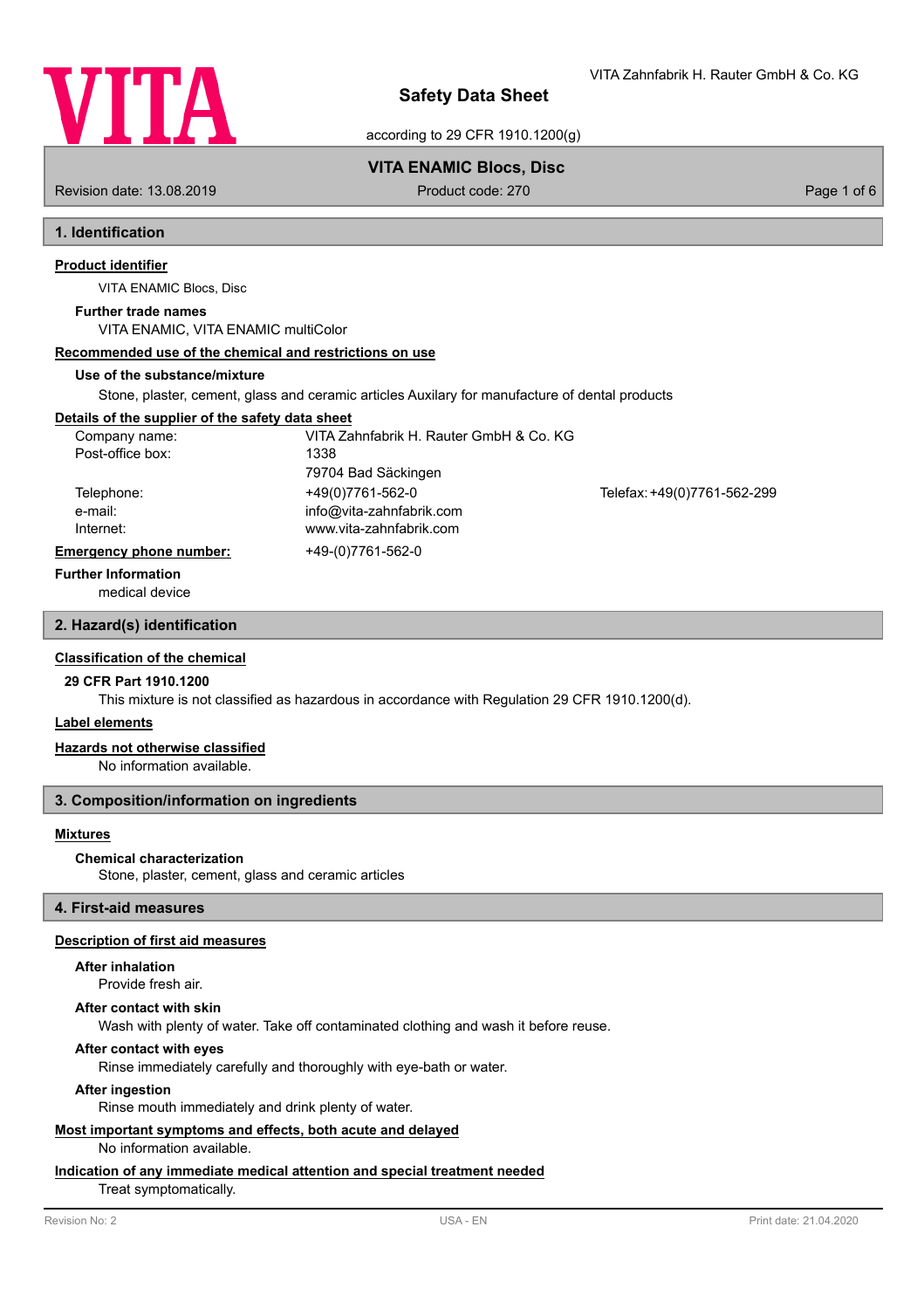

according to 29 CFR 1910.1200(g)

## **VITA ENAMIC Blocs, Disc**

Revision date: 13.08.2019 **Product code: 270** Product code: 270 **Page 2 of 6** Page 2 of 6

## **5. Fire-fighting measures**

## **Extinguishing media**

## **Suitable extinguishing media**

Co-ordinate fire-fighting measures to the fire surroundings.

## **Specific hazards arising from the chemical**

Non-flammable.

#### **Special protective equipment and precautions for fire-fighters**

In case of fire: Wear self-contained breathing apparatus.

#### **Additional information**

Collect contaminated fire extinguishing water separately. Do not allow entering drains or surface water.

## **6. Accidental release measures**

## **Personal precautions, protective equipment and emergency procedures**

Avoid dust formation. Do not breathe dust.

## **Environmental precautions**

Do not allow to enter into surface water or drains.

#### **Methods and material for containment and cleaning up**

Take up mechanically. Treat the recovered material as prescribed in the section on waste disposal.

## **Reference to other sections**

Safe handling: see section 7 Personal protection equipment (PPE): see section 8 Disposal: see section 13

# **7. Handling and storage**

## **Precautions for safe handling**

## **Advice on safe handling**

No special measures are necessary.

## **Advice on protection against fire and explosion**

No special fire protection measures are necessary.

#### **Conditions for safe storage, including any incompatibilities**

#### **Requirements for storage rooms and vessels**

Keep container tightly closed.

#### **Hints on joint storage**

No special measures are necessary.

## **8. Exposure controls/personal protection**

## **Control parameters**

#### **Exposure controls**

## **Protective and hygiene measures**

Take off contaminated clothing. Wash hands before breaks and after work. When using do not eat, drink, smoke, sniff.

#### **Eye/face protection**

Wear eye protection/face protection.

#### **Hand protection**

When handling with chemical substances, protective gloves must be worn with the CE-label including the four control digits. The quality of the protective gloves resistant to chemicals must be chosen as a function of the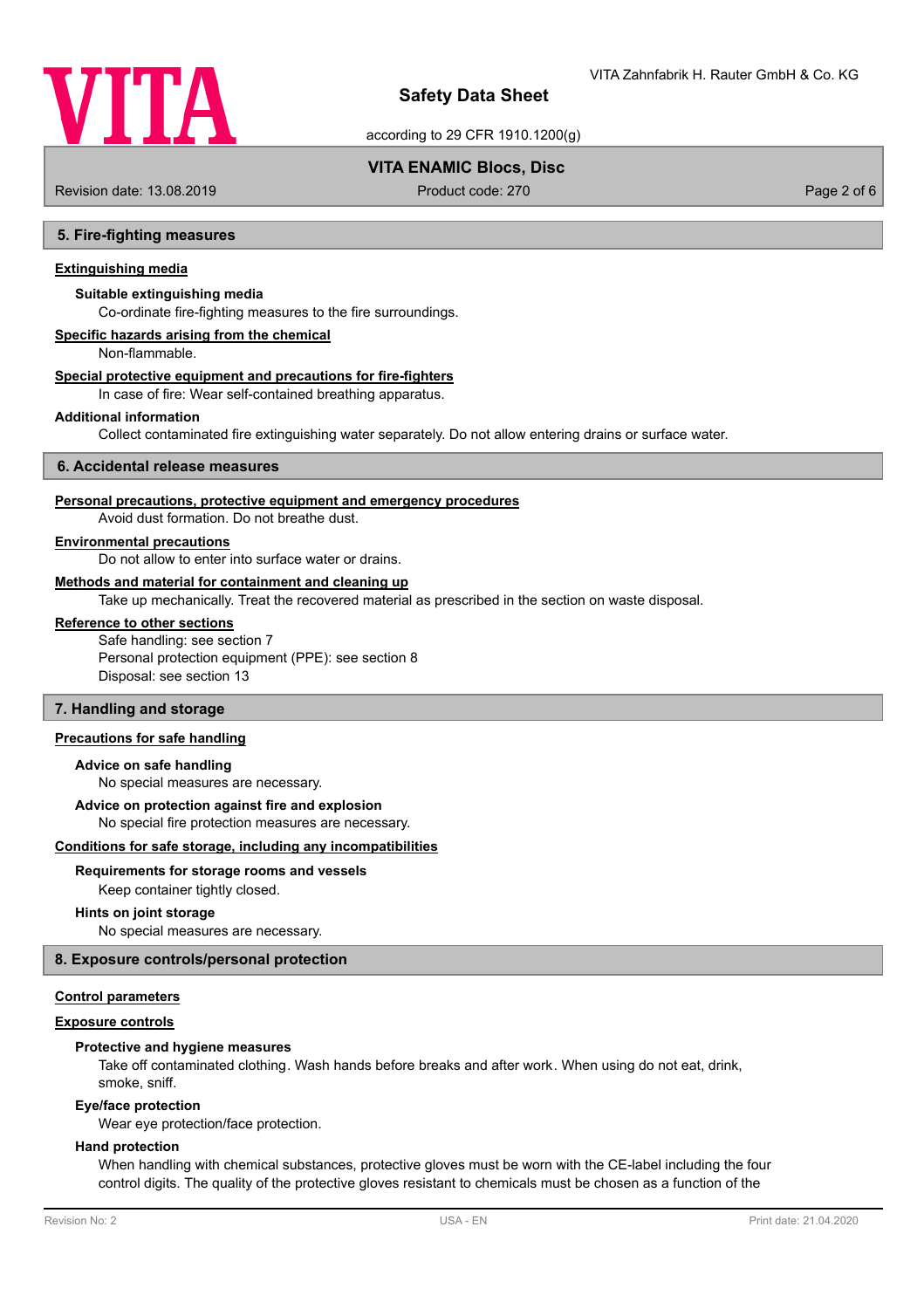

according to 29 CFR 1910.1200(g)

## **VITA ENAMIC Blocs, Disc**

Revision date: 13.08.2019 **Product code: 270** Product code: 270 **Page 3 of 6** Page 3 of 6

specific working place concentration and quantity of hazardous substances. For special purposes, it is recommended to check the resistance to chemicals of the protective gloves mentioned above together with the supplier of these gloves.

## **Skin protection**

Use of protective clothing.

## **Respiratory protection**

In case of inadequate ventilation wear respiratory protection. Do not breathe dust. Provide adequate ventilation as well as local exhaustion at critical locations.

## **9. Physical and chemical properties**

## **Information on basic physical and chemical properties**

| Physical state:<br>Color:                                                                                  | solid    |                                  |
|------------------------------------------------------------------------------------------------------------|----------|----------------------------------|
| Odor:                                                                                                      | odorless |                                  |
| pH-Value:                                                                                                  |          | not determined                   |
| Changes in the physical state<br>Melting point/freezing point:<br>Initial boiling point and boiling range: |          | not determined<br>?              |
| Flash point:                                                                                               |          | ?                                |
| Flammability<br>Solid:<br>Gas:                                                                             |          | not determined<br>not applicable |
| <b>Explosive properties</b><br>The product is not: Explosive.                                              |          |                                  |
| Lower explosion limits:                                                                                    |          | not determined                   |
| Upper explosion limits:                                                                                    |          | not determined                   |
| <b>Auto-ignition temperature</b><br>Solid:<br>Gas:                                                         |          | not determined<br>not applicable |
| Decomposition temperature:                                                                                 |          | not determined                   |
| <b>Oxidizing properties</b><br>Not oxidising.                                                              |          |                                  |
| Vapor pressure:<br>(at 50 $^{\circ}$ C)                                                                    |          | <=1100 hPa                       |
| Density:                                                                                                   |          | 2,00000 g/cm <sup>3</sup>        |
| Water solubility:                                                                                          |          | No                               |
| Solubility in other solvents<br>not determined                                                             |          |                                  |
| Partition coefficient:                                                                                     |          | not determined                   |
| Vapor density:                                                                                             |          | not determined                   |
| Evaporation rate:                                                                                          |          | not determined                   |
| <b>Other information</b>                                                                                   |          |                                  |
| Solid content:                                                                                             |          | 0,0%                             |

# **10. Stability and reactivity**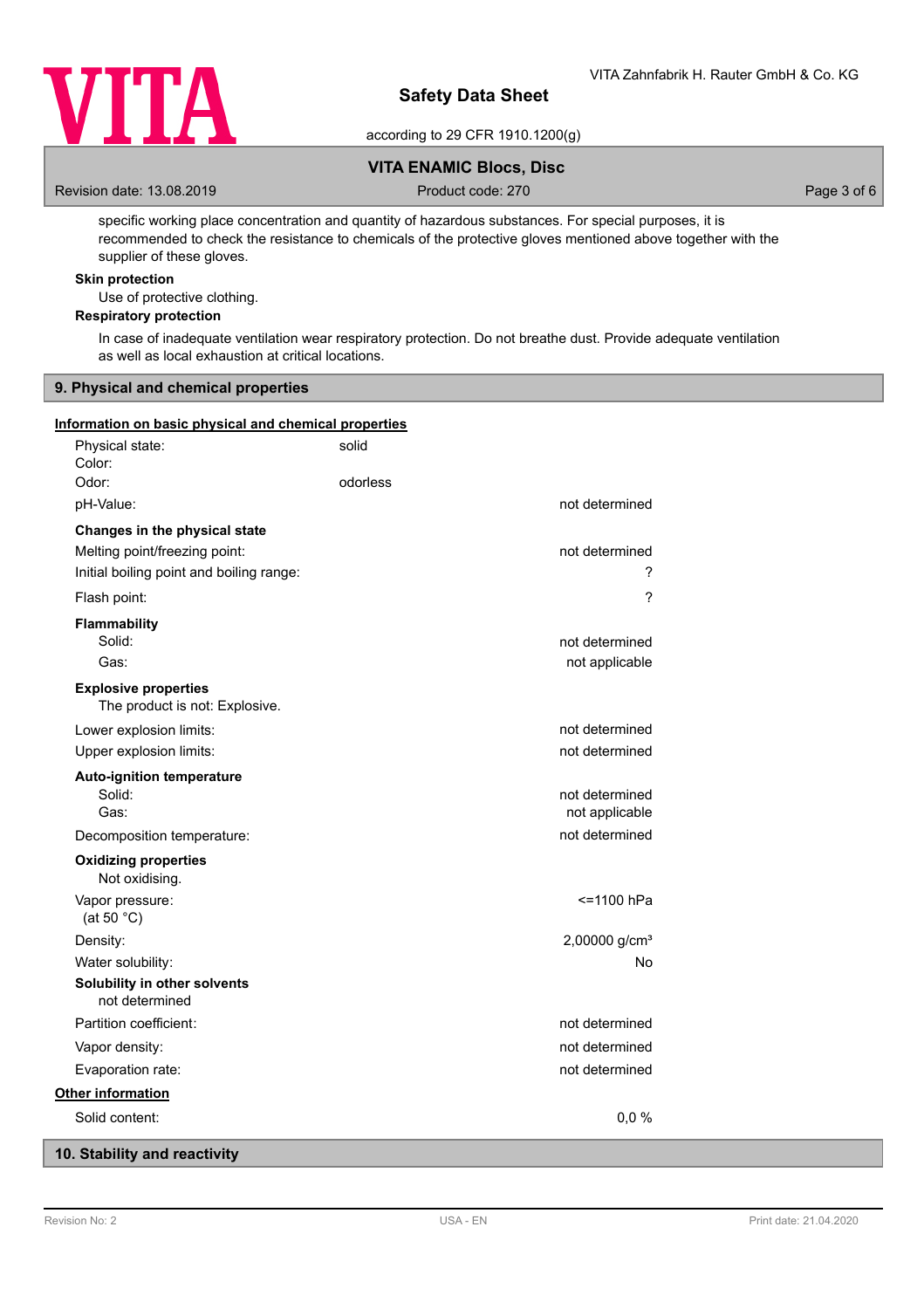

according to 29 CFR 1910.1200(g)

## **VITA ENAMIC Blocs, Disc**

Revision date: 13.08.2019 **Product code: 270** Product code: 270 **Page 4 of 6** Page 4 of 6

## **Reactivity**

No hazardous reaction when handled and stored according to provisions.

## **Chemical stability**

The product is stable under storage at normal ambient temperatures.

## **Possibility of hazardous reactions**

No known hazardous reactions.

#### **Conditions to avoid**

none/none

## **Incompatible materials**

No information available.

## **Hazardous decomposition products**

No known hazardous decomposition products.

## **11. Toxicological information**

## **Information on toxicological effects**

## **Acute toxicity**

Based on available data, the classification criteria are not met.

## **Irritation and corrosivity**

Based on available data, the classification criteria are not met.

## **Sensitizing effects**

Based on available data, the classification criteria are not met.

#### **Carcinogenic/mutagenic/toxic effects for reproduction**

Based on available data, the classification criteria are not met.

## **Specific target organ toxicity (STOT) - single exposure**

Based on available data, the classification criteria are not met.

## **Specific target organ toxicity (STOT) - repeated exposure**

Based on available data, the classification criteria are not met.

| Carcinogenicity (OSHA): | No ingredient of this mixture is listed. |
|-------------------------|------------------------------------------|
| Carcinogenicity (IARC): | No ingredient of this mixture is listed. |
| Carcinogenicity (NTP):  | No ingredient of this mixture is listed. |

## **Aspiration hazard**

Based on available data, the classification criteria are not met.

## **Additional information on tests**

The mixture is classified as not hazardous according to regulation (EC) No 1272/2008 [CLP].

## **12. Ecological information**

## **Ecotoxicity**

The product is not: Ecotoxic.

#### **Persistence and degradability**

The product has not been tested.

## **Bioaccumulative potential**

The product has not been tested.

## **Mobility in soil**

The product has not been tested.

## **Other adverse effects**

No information available.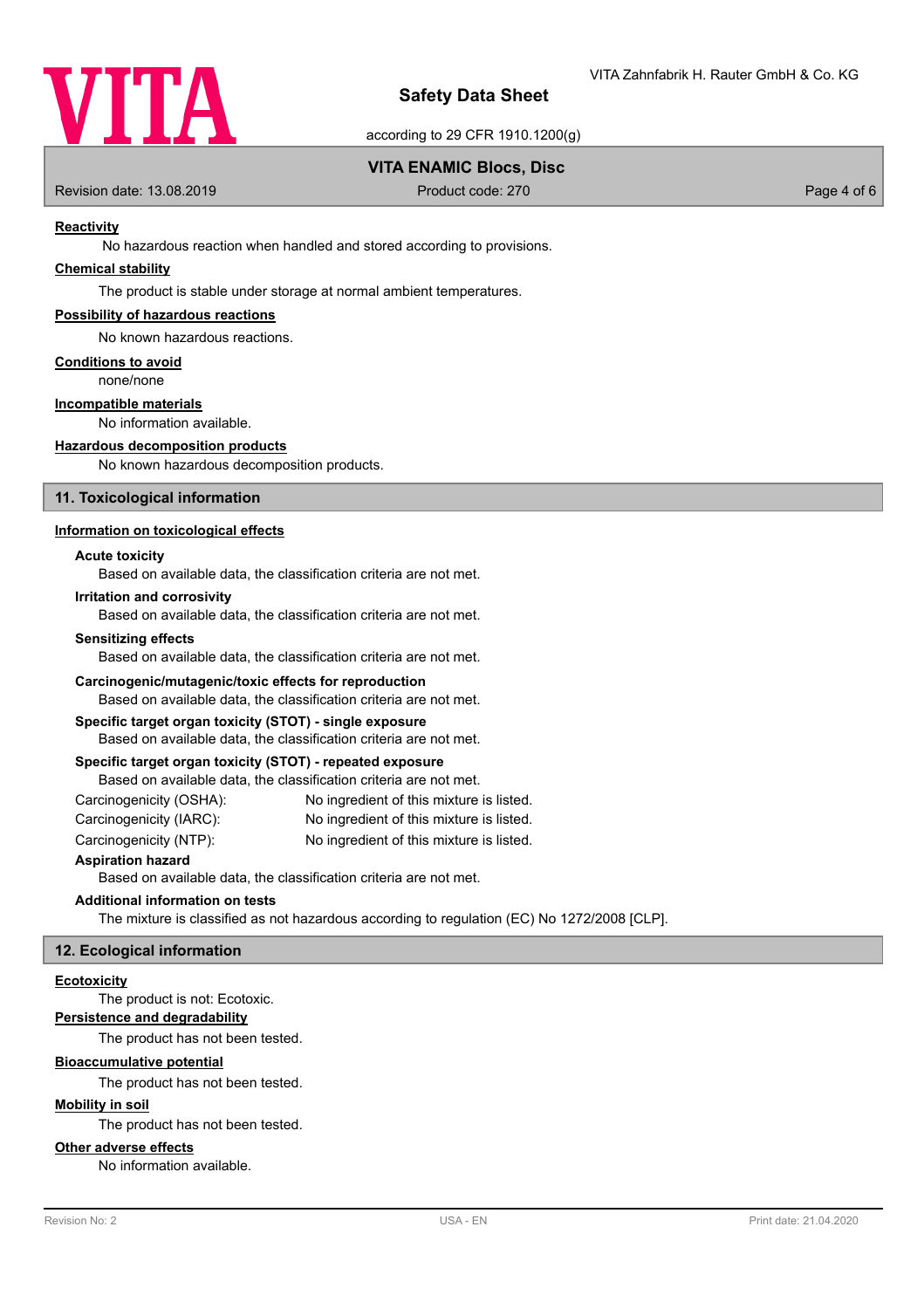

according to 29 CFR 1910.1200(g)

## **VITA ENAMIC Blocs, Disc**

Revision date: 13.08.2019 **Product code: 270** Product code: 270 **Page 5 of 6** Page 5 of 6

## **Further information**

Avoid release to the environment.

## **13. Disposal considerations**

## **Waste treatment methods**

## **Disposal recommendations**

Do not allow to enter into surface water or drains. Dispose of waste according to applicable legislation.

#### **Contaminated packaging**

**14. Transport information**

Wash with plenty of water. Completely emptied packages can be recycled.

| No dangerous good in sense of this transport regulation. |
|----------------------------------------------------------|
| No dangerous good in sense of this transport regulation. |
| No dangerous good in sense of this transport regulation. |
| No dangerous good in sense of this transport regulation. |
|                                                          |
| No dangerous good in sense of this transport regulation. |
| No dangerous good in sense of this transport regulation. |
| No dangerous good in sense of this transport regulation. |
| No dangerous good in sense of this transport regulation. |
|                                                          |
| no                                                       |
|                                                          |

# **Special precautions for user**

No information available.

# **Transport in bulk according to Annex II of MARPOL 73/78 and the IBC Code**

not applicable

## **15. Regulatory information**

## **U.S. Regulations**

## **State Regulations**

## **Safe Drinking Water and Toxic Enforcement Act of 1986 (Proposition 65, State of California)**

This product can not expose you to chemicals known to the State of California to cause cancer, birth defects or other reproductive harm.

## **16. Other information**

| Revision date: | 13.08.2019 |
|----------------|------------|
| Revision No:   |            |

## **Abbreviations and acronyms**

ADR: Accord européen sur le transport des marchandises dangereuses par Route

(European Agreement concerning the International Carriage of Dangerous Goods by Road )

IMDG: International Maritime Code for Dangerous Goods

IATA: International Air Transport Association

GHS: Globally Harmonized System of Classification and Labelling of Chemicals

EINECS: European Inventory of Existing Commercial Chemical Substances

ELINCS: European List of Notified Chemical Substances

CAS: Chemical Abstracts Service